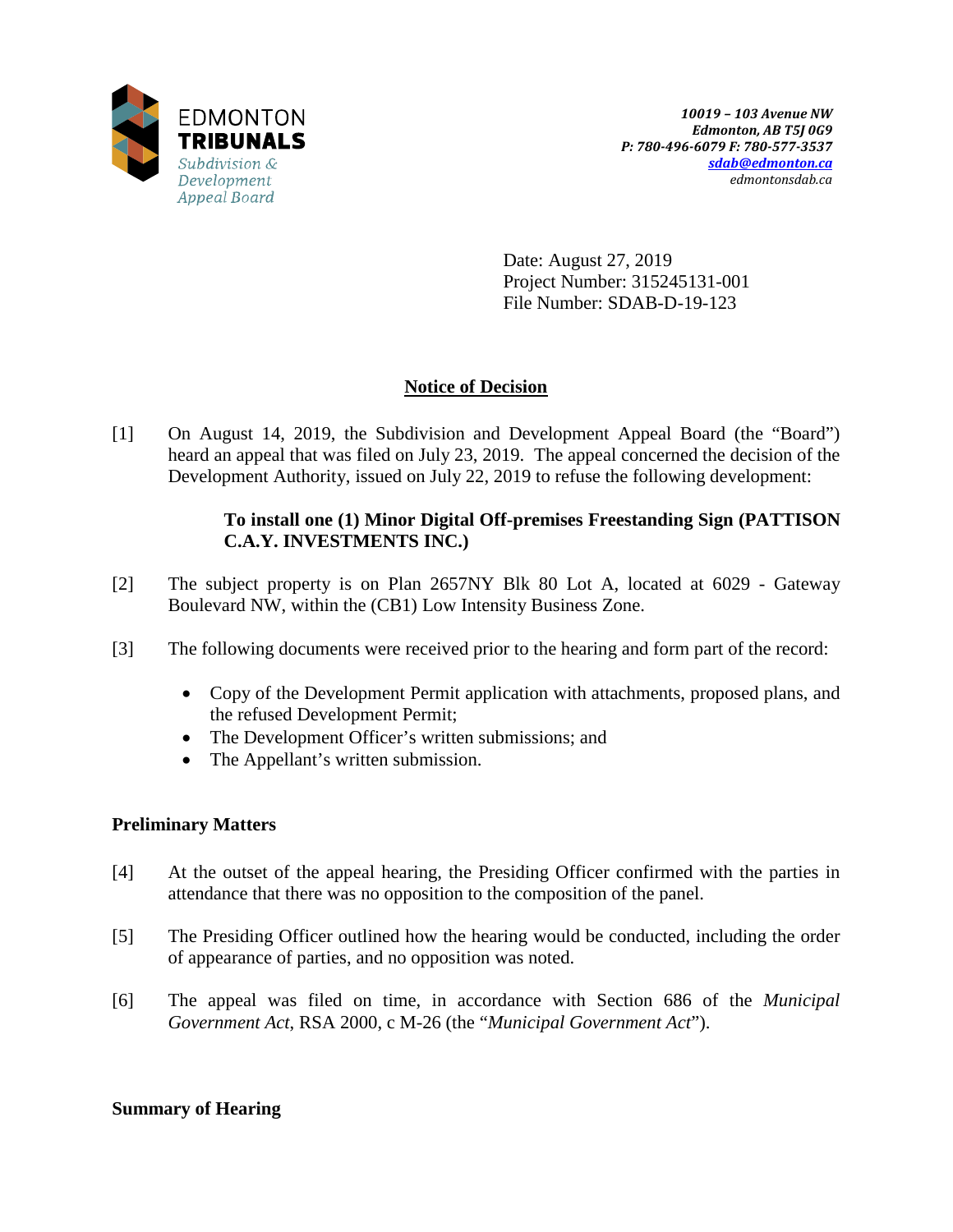- a) *Position of the Appellant, Mr. J. Murphy, Q.C., Ogilvie LLP, representing the Appellant, Pattison Outdoor Advertising:*
- [7] The development permit for this Minor Digital Off-premises Freestanding Sign has to be renewed every five years. Variances are required but each one of the variances has been previously granted by the Board.
- [8] A previous Board decision, SDAB-D-14-182, was referenced to confirm that the variance in the minimum required separation distance from an existing sign to the north was granted in that approval based on the finding that the signs cannot be viewed together because of the configuration of the roadway and the buildings on the subject site. It was noted that the Development Officer did not note this as a reason for refusal on this development permit application.
- [9] The proposed Minor Digital Off-premises Sign is a Discretionary Use in the (CB1) Low Intensity Business Zone and is subject to the development regulations contained in Schedule 59F of the *Edmonton Zoning Bylaw*.
- [10] Photographs taken from street view were referenced to illustrate the location of existing signs in this area. The development permit for the Lumican Sign that is located on the west side of Gateway Boulevard was recently approved by the Board. The subject Pattison Sign is located on the east side of Gateway Boulevard. The development permit for the Fascia On-premises Sign located immediately below this sign was approved by the Board approximately six months after the Board issued the development permit for the subject sign. The Pattison sign was the first sign in.
- [11] All three signs are visible at the same time at one point along Gateway Boulevard but the Lumican sign on the west side of Gateway Boulevard disappears behind a mature tree as you drive further north on Gateway Boulevard. All three signs have approved development permits.
- [12] The Board acknowledged in SDAB-D-14-182 that the sign located north of the subject site that would otherwise offend setback requirements is so buried from view behind the building that it was not an issue and nothing has changed since 2014. Paragraph [6] of the reasons for decision states "the Board finds that there is no non-compliance with the objectives of the Calgary Trail Land Use Study".
- [13] The Calgary Trail Land Use Study was prepared in the 1980s and has not been updated. The Study suggested that billboard and temporary signs should be discontinued and older signage upgraded. The Board has considered the Calgary Trail Land Use Study in many appeals and has recognized that it is not a Statutory Plan within the meaning of the *Municipal Government Act* and therefore is not binding on the Board. The Board has also recognized that the prohibition that is always raised by the Development Authority against signs along Calgary Trail is not a prohibition against modern digital signage, it is a direction to remove the old paper billboards.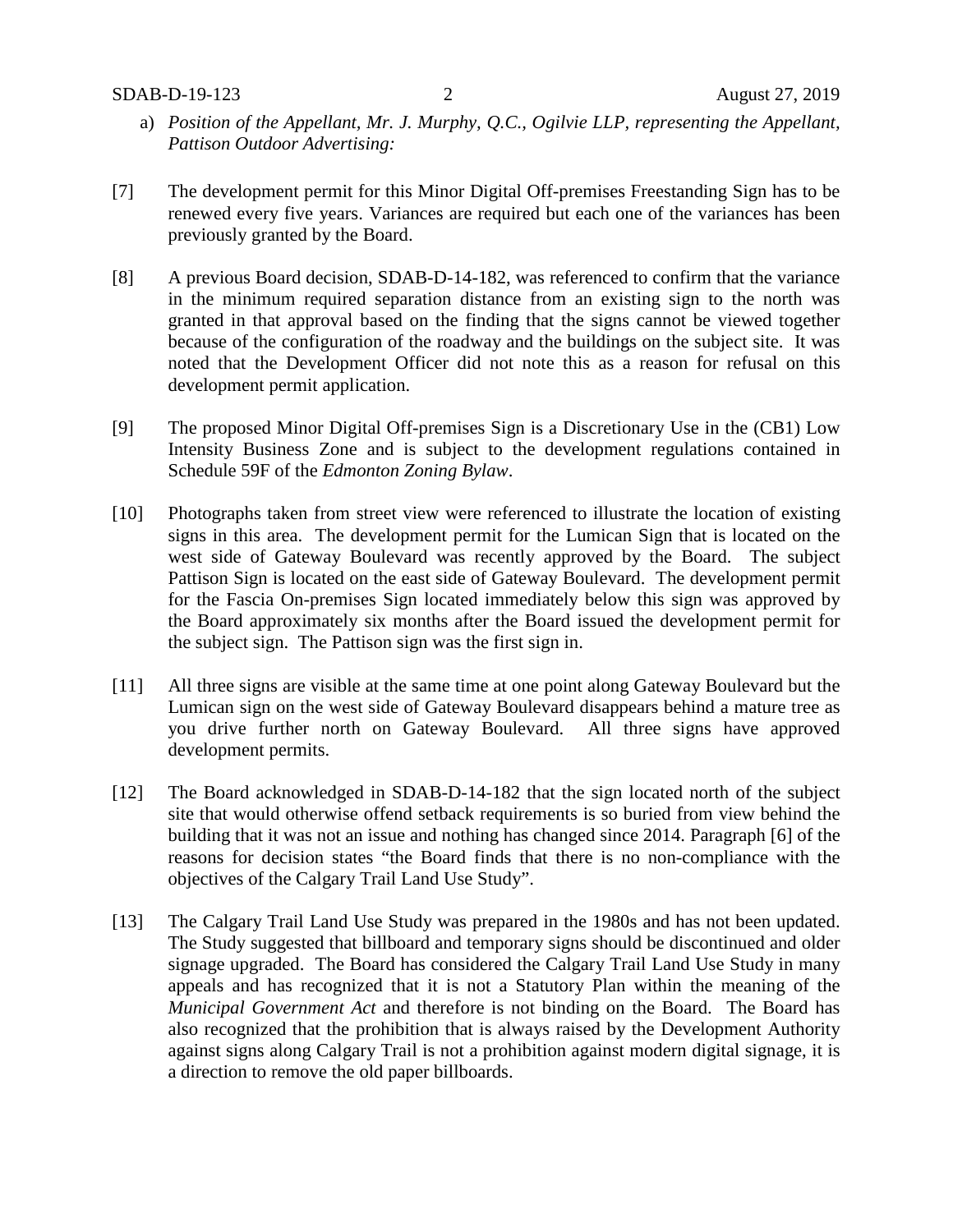- [14] Development Officers always reference the Calgary Trail Land Use Study when reviewing a development permit application for a sign on Calgary Trail. It was his opinion that an issue estoppel is applicable to these circumstances for a number of reasons. Firstly, because this appeal is for the same sign and involves the same parties, namely the City of Edmonton and Pattison Outdoor Advertising. Secondly, the Board has made a final decision on this particular sign at this particular location (SDAB-D-14- 182). In the decision, the Board made a particular finding of fact and law that there was no non-compliance with the objectives of the Calgary Trail Land Use Study vis-a-vis this sign. In terms of references by the Development Officer to non-compliance with the Calgary Trail Land Use Study, this decision of the Board is raised as well as a Court of Appeal decision, *Sihota v. Edmonton (City),* 2013 ABCA 43. The Court determined that matters of issue estoppel can arise and are applicable in the context of the SDAB but it did not find that the Board is bound by its previous decisions. However, the parties are bound by the Board's previous decision where the Board has made a finding that is relevant to a subsequent hearing. Therefore, the City of Edmonton is bound to accept the findings of the Board in SDAB-D-14-182 and there is no argument available to them.
- [15] SDAB-D-15-306, to install a Fascia Major Digital On-premises Sign (PCwhoop Electronics/LED Pros) was referenced. The Board approved this sign to co-exist in harmony with the approved Pattison sign. In making the decision, the Board found that this sign was consistent with the signage on the building and that the two signs could exist together even though it was the opinion of the Development Officer that the proposed sign created visual proliferation and cluttering. However, in July 2014, the Board determined that these signs could exist together.
- [16] In December, 2015, the Board was asked to assess the viability of the Lumican sign located on the west side of Gateway Boulevard. The Board found that the three signs could exist together without offending the use, enjoyment or value of neighbouring properties or the amenities of the neighbourhood and a variance was granted to allow the sign. If the test applies from left to right, the test must equally apply from right to left. If the first sign, the subject sign, is in existence when the Lumican sign is proposed and the Board finds that allowing the two signs together will not affect the use, enjoyment or value of neighbouring properties or the amenities of the neighbourhood then surely that test must apply in reciprocal fashion to the existing sign. If there was a problem, the Lumican sign would not have passed the test and would not have been approved.
- [17] In November, 2017, the Board found that the existence of the subject Pattison sign, the Lumican sign and the Fascia Sign did not negatively impact the use, enjoyment or value of neighbouring properties or the amenities of the neighbourhood. That is not to say that the Board is bound by the decision. The Board is not estopped from deciding otherwise but it would be unusual and unfair for the Board to come to an opposite finding because nothing has changed on the site. However, if the sign is found to create a distraction or a traffic concern in the future, the conditions imposed address this issue and the sign would have to be de-energized.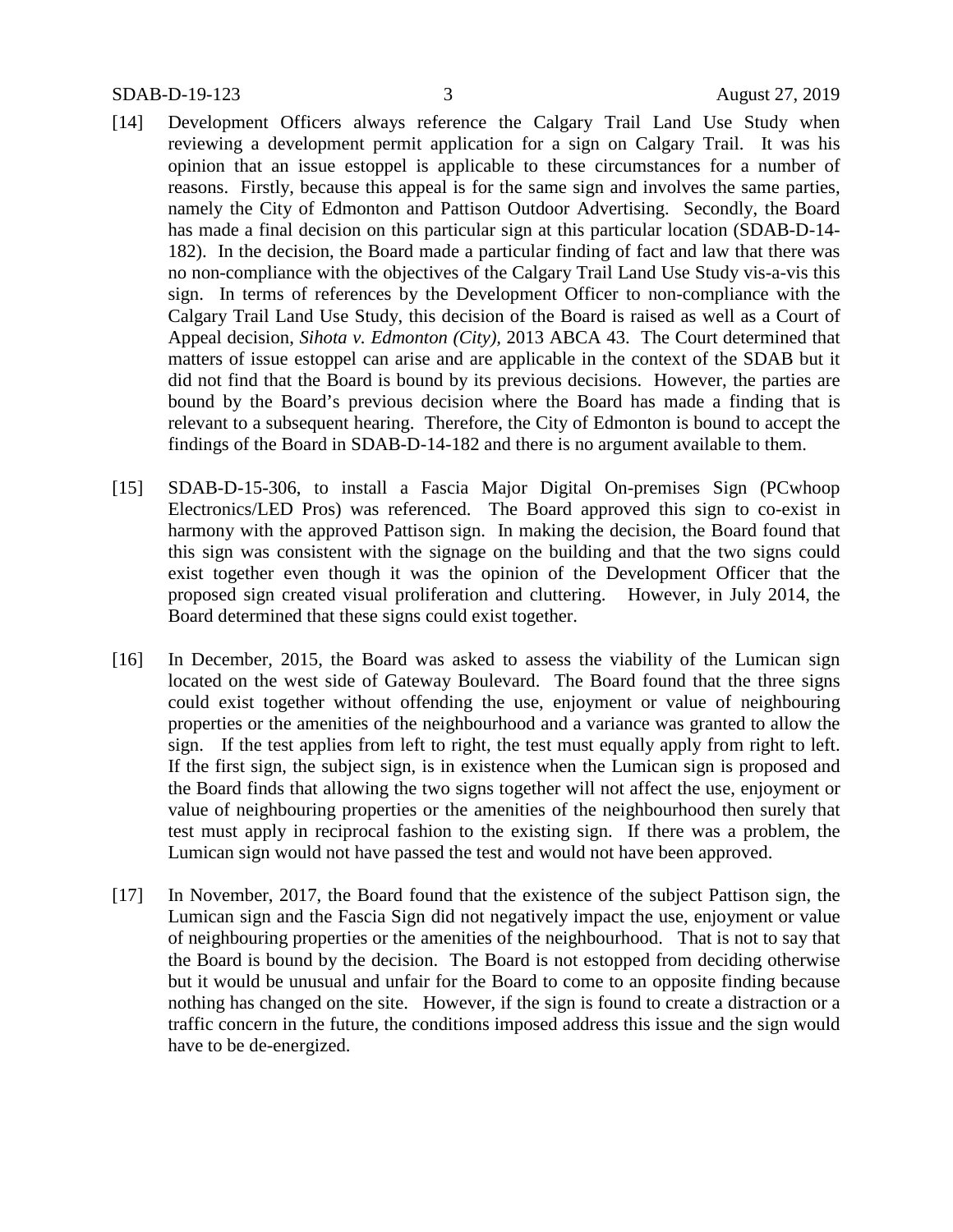SDAB-D-19-123 4 August 27, 2019

- [18] Urban Form and Corporate Strategic Development have provided written support for the development permit application with recommended conditions.
- [19] Mr. Murphy provided the following information in response to questions from the Board:
	- a) The Fascia Sign existed without a valid development permit when the Board approved this sign five years ago. The Fascia Sign was approved by the Board six or seven months later. The Board was aware of the existence of both signs and the physical surroundings during both appeals. The only thing that has changed since then is that the Fascia Sign was issued a development permit. No physical changes have occurred.
	- b) It would not have been fair for the Board to approve a development permit for the Fascia Sign based on the assumption that the existing Minor Digital Off-premises Freestanding Sign would not be approved in five years. If that was fundamental to the Board's decision it would have been referenced in the reasons for decision.
	- c) Signs are the only Use with a mandatory timed five year development permit. The five year permits are meant to preclude Signs ever becoming a non-conforming Use. The Sign industry agreed to absorb the five year limited permits in the interest of accommodating major changes that may occur in the surrounding area. For example, the construction of an apartment building on the site located south of the Lumican sign would constitute a major change and would impact this Discretionary Use
	- d) The Fascia Sign existed without a development permit when this sign was approved.
	- e) Signs are a Discretionary Use but even if the test is met for a variance, there is presumably some discretion available to the Board to refuse the application. However, it was noted that this issue has not been considered by the Court of Appeal.
	- f) There are too many signs when the Board says that there are too many signs.
	- g) Every time a reapplication is made, it is treated as a new sign application. Two more signs have been approved but has this caused the subject sign to be the problem. Both sign approvals did not require the removal of this sign and neither of the approvals depended on the death of this sign.
	- h) There have not been any complaints about the existence of the three signs.
	- i) This sign is not attached to the building, it is a Freestanding Sign. The development regulations contained in Section 59 apply to a Freestanding Sign in any zone. A Freestanding Sign will never tie into the architecture of the building. This sign raises advertising above the bands on the rest of the building which is helpful. Section 59.2 simply provides discretion for the Board to deny the appeal and refuse the development permit application. In this circumstance, it does not enhance the architecture of the building but works with the architecture, specifically because it is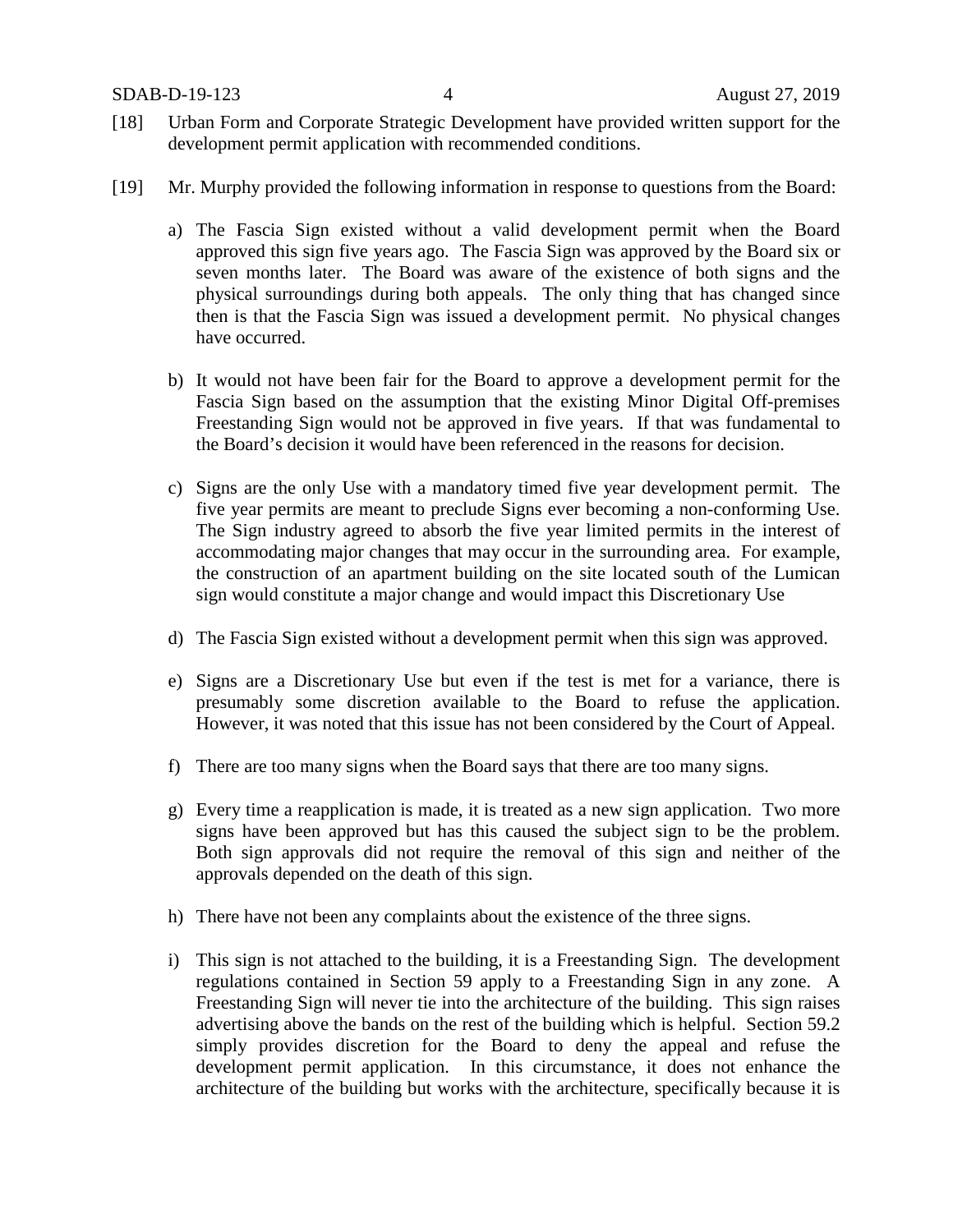hidden behind one of the L-jogs in the building which softens the impact. This is a third party advertising sign that complies with the development regulations. The building architecture has not changed over the past five years and no problems have arisen even with the development of two additional signs in the area.

- j) The regulations for this zone allow a Sign to be a maximum of 65 square metres in size. The existing sign is 10 feet by 20 feet in size. The exact measurements of the Lumican sign could not be confirmed.
- k) Pattison Outdoor Advertising has no intention of constructing a larger sign at this location. In any event, a new development permit application would have to be made to construct a larger sign.
- l) Neighbouring property owners were not canvassed regarding the proposed sign. Business owners in this complex have been invited to advertise on the sign.
- m) The recommended conditions have been reviewed and are acceptable.
- *ii) Position of the Development Officer, Ms. K. Mercier:*
- [20] Ms. Mercier did not attend the hearing but provided a written submission that was considered by the Board.

#### **Decision**

- [21] The appeal is **ALLOWED** and the decision of the Development Authority is **REVOKED**. The development is **GRANTED** as applied for to the Development Authority, subject to the following **CONDITIONS and ADVISMENTS**:
	- 1. The permit will expire on August 27, 2024.
	- 2. The proposed Minor Digital Off-premises Sign shall comply in accordance to the approved plans submitted.
	- 3. Ambient light monitors shall automatically adjust the brightness level of the Copy Area based on ambient light conditions. Brightness levels shall not exceed 0.3 footcandles above ambient light conditions when measured from the Sign face at its maximum brightness, between sunset and sunrise, at those times determined by the Sunrise / Sunset calculator from the National Research Council of Canada. (Reference Section 59.2(5)(a)).
	- 4. Brightness level of the Sign shall not exceed 400 nits when measured from the sign face at its maximum brightness, between sunset and sunrise, at those times determined by the Sunrise/Sunset calculator from the national research Council of Canada (Reference Section 59.2(5)(b)).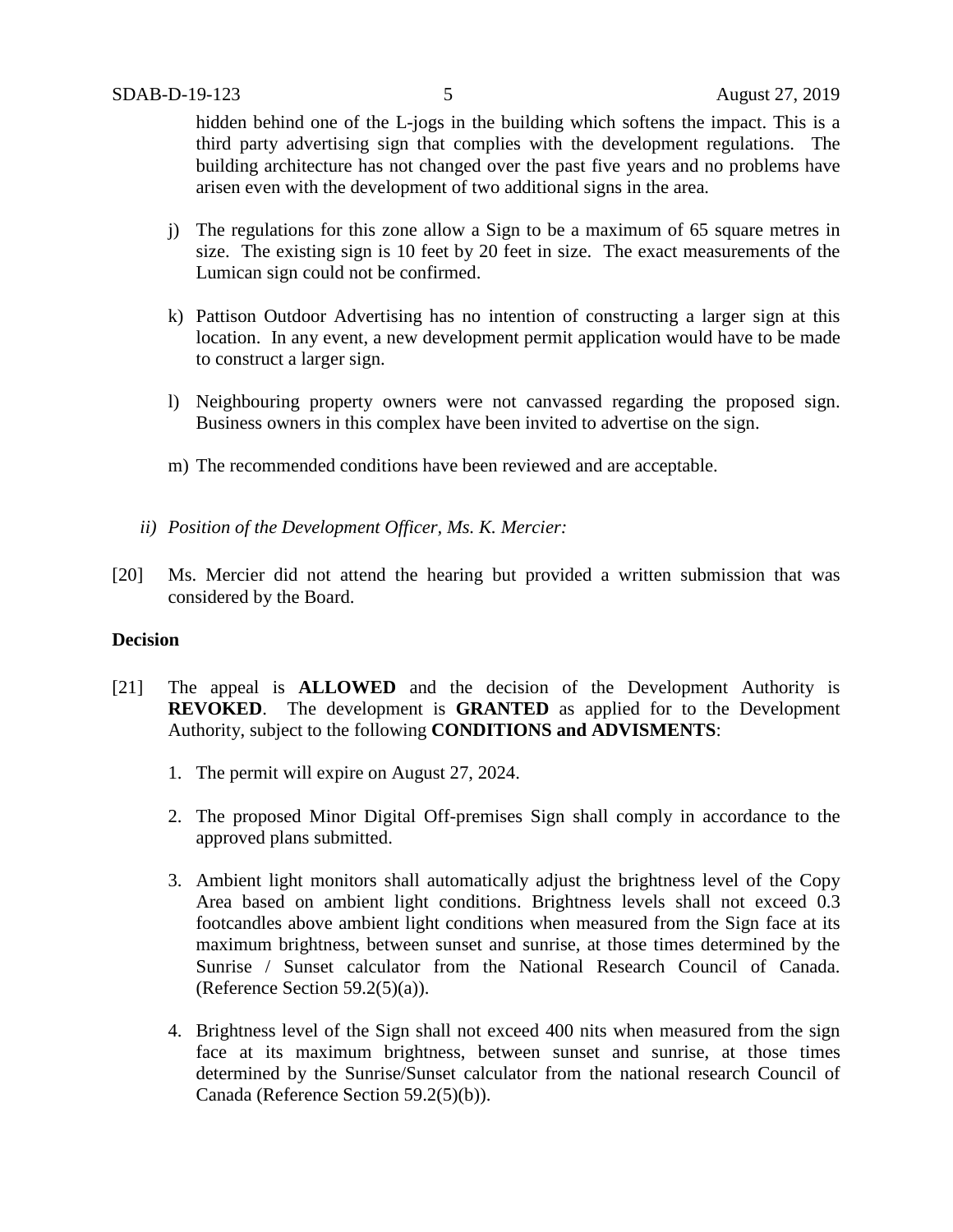- 5. Minor Digital Off-premises Signs shall have a Message Duration greater than or equal to 6 seconds (Reference Section 59.2(18)).
- 6. All Freestanding Signs, Major Digital Signs, Minor Digital On-premises Signs, Minor Digital Off-premises Signs, and Minor Digital On-premises Off-premises Signs shall be located so that all portions of the Sign and its support structure are completely located within the property and no part of the Sign may project beyond the property lines unless otherwise specified in a Sign Schedule (Reference Section 59.2(12)).
- 7. The following conditions, in consultation with the Transportation department (Subdivision Planning), shall apply to the proposed Minor Digital Off-premises Sign, in accordance to Section 59.2.11:
	- a. That, should at any time, City Operations determine that the sign face contributes to safety concerns, the owner/applicant must immediately address the safety concerns identified by removing the sign, de-energizing the sign, changing the message conveyed on the sign, and or address the concern in another manner acceptable to City Operations.
	- b. That the owner/applicant must provide a written statement of the actions taken to mitigate concerns identified by City Operations within 30 days of the notification of the safety concern. Failure to provide corrective action will result in the requirement to immediately remove or de-energize the sign.
	- c. The proposed sign shall be constructed entirely within private property. No portion of the sign shall encroach over/into road right-of-way.

#### ADVISEMENT:

- 1. Should the Applicant wish to display video or any form of moving images on the sign, a new Development Application for a major digital sign will be required. At that time, City Operations will require a safety review of the sign prior to responding to the application.
- [22] In granting the development permit, the following variances to the *Edmonton Zoning Bylaw* are allowed:
	- 1. The minimum required separation distance of 200 metres from Digital Signs greater than 8.0 square metres or other Off-premises Signs greater than 20 square metres as per Schedule 59F.3(6)(e) is varied to allow a deficiency of 42 metres, thereby reducing the minimum required distance to 158 metres.
	- 2. The minimum required separation distance of 100 metres from Digital Signs greater than 8.0 square metres or other Off-premises Signs greater than 20 square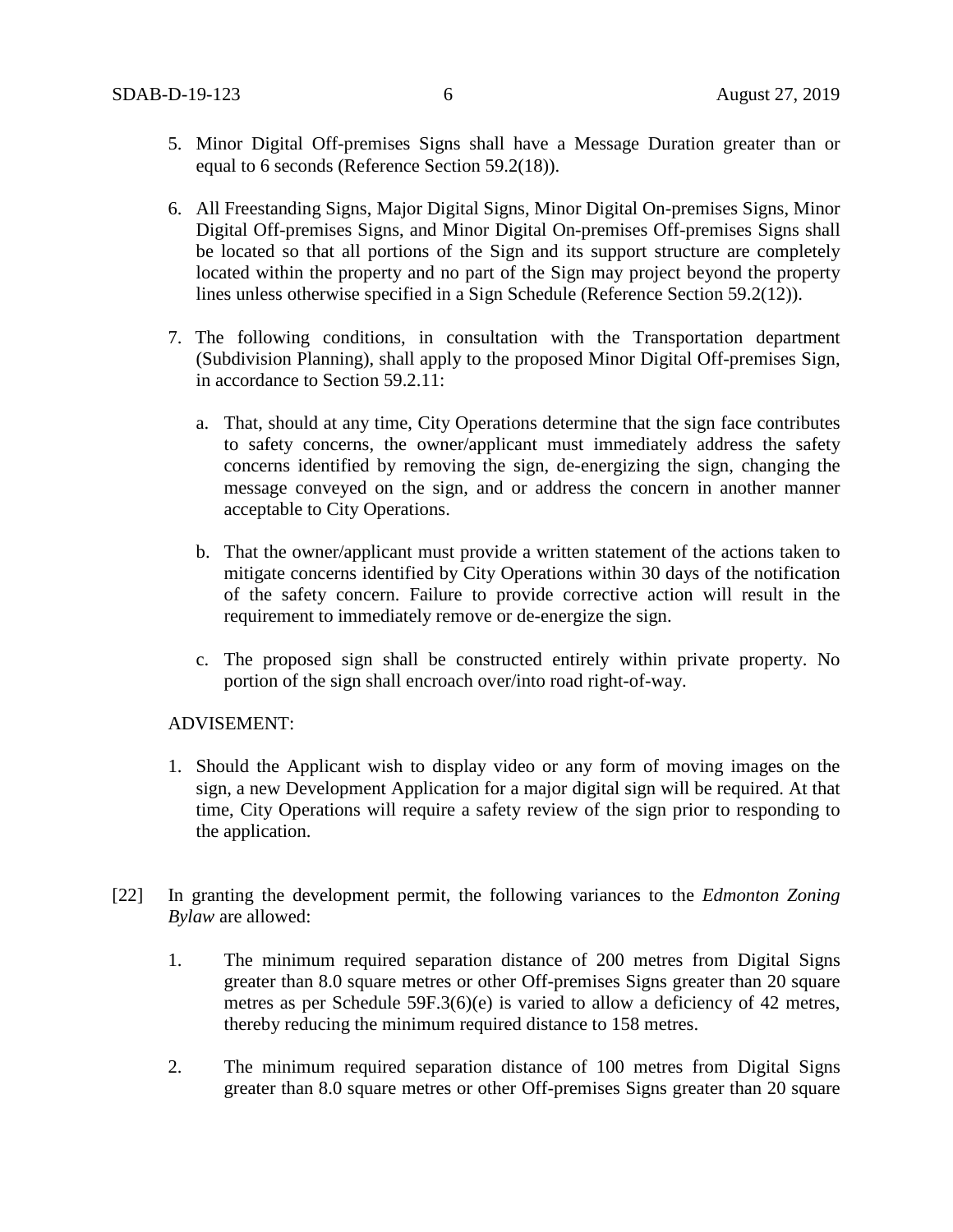metres as per Schedule 59F.3(6)(e) is varied to allow a deficiency of 35 metres, thereby reducing the minimum required distance to 65 metres.

#### **Reasons for Decision**

- [23] A Minor Digital Off-premises Freestanding Sign is a Discretionary Use in the (CB1) Low Intensity Business Zone.
- [24] In determining the Appeal, the Board considered three main issues:
	- 1. The Application of the Calgary Trail Land Use Study;
	- 2. The nature of the proposed Discretionary Use; and
	- 3. The variances required in the minimum required separation distance from two other existing Signs.

#### Issue 1: Calgary Trail Land Use Study

- [25] The Board heard evidence that the proposed Minor Digital Off-premises Freestanding Sign does not contravene the Calgary Trail land Use Study. In coming to this conclusion, the Board was directed to its previous decision SDAB-D-15-306.
- [26] In that decision, the Board found:

*"Further, the Calgary Trial Land Use Study is not a statutory plan within the definition of the Municipal Government Act."*

- [27] This Board agrees with the reasoning in that decision and notes that it is not bound by the Study because it is not a statutory plan pursuant to section 616(dd) of the *Municipal Government Act* and the reasons outlined in SDAB-D-15-306.
- [28] Moreover, the Board agrees with the opinion of the Appellant that because the proposed development is a Discretionary Use, it has to be prima facie assumed that the Use is consistent to some degree with the findings of the Calgary Trail Land Use Study.
- [29] Finally, the Calgary Trail Land Use Study is an aspirational document for future planning and policy development in this area. The Board has already found that this document is not binding on the Board but acknowledges that it may use its principles to inform decisions relating to variances or Discretionary Uses.

#### Issue 2: Discretionary Use

[30] In order to determine whether a Discretionary Use should be allowed in a Zone, the Board must consider whether the development is reasonably compatible with the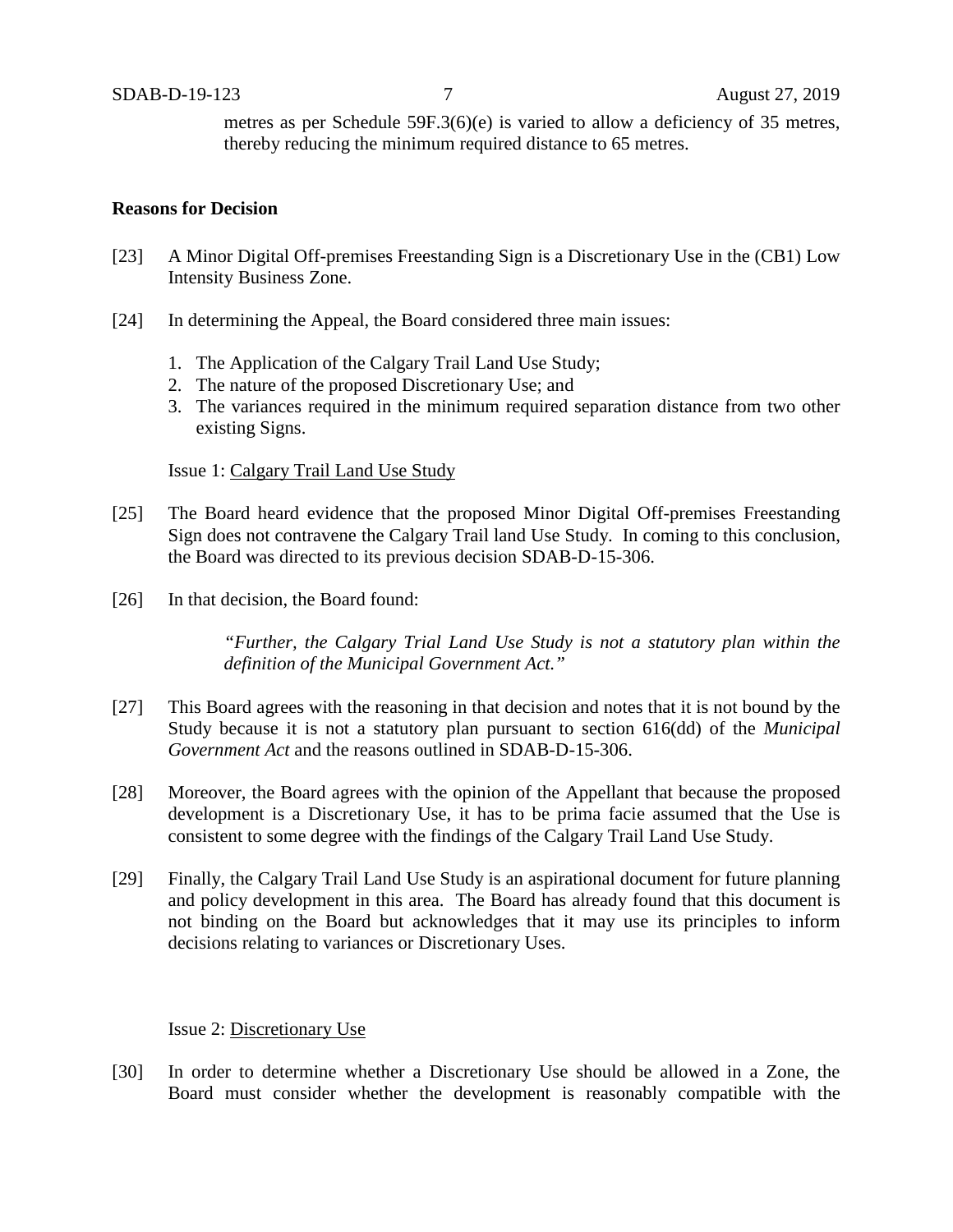surrounding neighbourhood. The Board finds that the proposed Sign is reasonably compatible with neighbourhood for the following reasons:

- a) The site is located on Gateway Boulevard, a major arterial roadway for traffic, travelling north through a heavily commercialized and industrialized zone. The roadway has an abundance of signs, both digital and stationary, specifically at the area in question.
- b) This sign has existed for five years without any known complaints
- c) The sign is characteristic of this very commercial area. The Board viewed photographic evidence provided by the Appellant and agrees with the submission that the proposed Discretionary Use is reasonably compatible with the surrounding land uses.
- [31] While the Board finds that this Discretionary Use is reasonably compatible as of this date, that reality may change over the next 5 years. Future Boards may consider whether an area has gone through an evolution to render the Use no longer compatible. The Board believes that this is precisely the reason for the 5-year expiration clause on these types of permits.

Issue 3: Variances

[32] Having disposed of the first two issues, the Board must now turn its mind to the variances being sought. When deciding whether to grant a variance, this Board's test is laid out in Section 687(3)(d) of the *Municipal Government Act*. Namely, the Board must consider whether:

*(i) the proposed development would* 

*(A) unduly interfere with the amenities of the neighbourhood, or (B) materially interfere with or affect the use, enjoyment or value of neighbouring parcels of land.*

- [33] The Board was presented with three areas of the Bylaw that the Development Officer identified as regulations requiring variance. Two of the regulations (Schedule 59F) relate to separation distances from other Digital Signs and the third (Section 59.2(6)) relates to regard to the architectural character of the area.
- [34] With respect to the Schedule 59F regulations regarding separation distances between Digital Signs, the Board heard evidence from the Appellant that those distances were considered already by this Board in SDAB decisions SDAB-D-14-182 and SDAB-D-17- 193. On both occasions, this Board found that the same separating distances did not offend either prong of this Board's test. While the previous decisions are not binding on this Board, they provide clarification on the factors that were considered when the Sign was approved.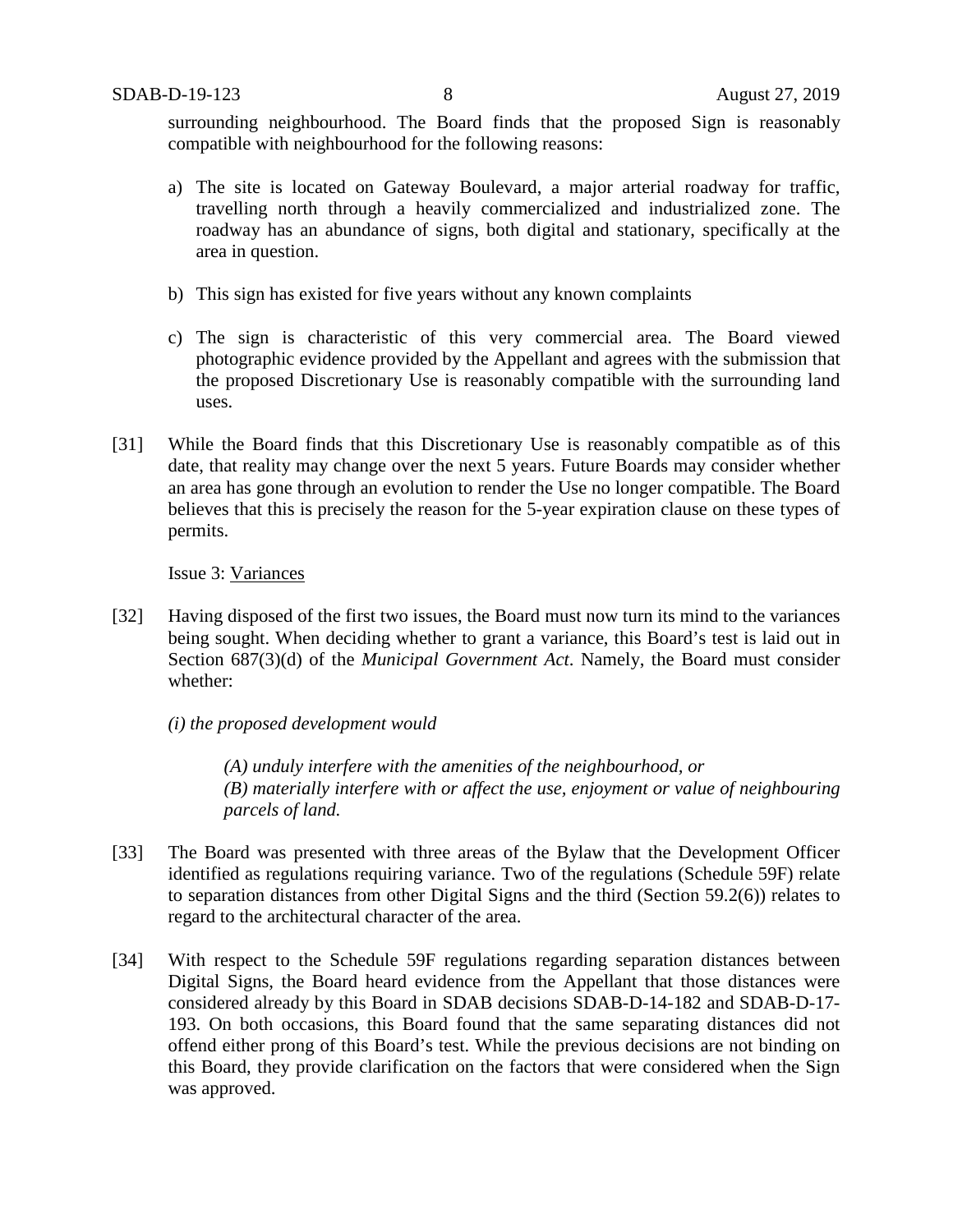- [35] In addition, the Board was presented with submissions by the Appellant that there has been no physical changes in the area since those decisions were decided which would otherwise affect the impact of the variances being sought.
- [36] This Board agrees with those submissions and that of previous Boards on this issue. Namely, this Board finds:
	- a) There were no letters of objection received and no one appeared in opposition to the proposed development;
	- b) Urban Form and Corporate Strategic Development (Transportation Services) did not object to the proposed Minor Digital Off-premises Freestanding Sign at this location subject to several conditions that have been imposed by the Board;
	- c) The offending Fascia Sign located on the West side of Gateway Boulevard is integrated into the east façade of the building which mitigates the impacts of the proposed Sign when combined with the impact of the existing Sign;
	- d) The offending sign north of the subject site is not visible until within close proximity due to the configuration of the roadway and buildings existing on the subject site; and
	- e) The offending sign north of the subject is configured in such a way that only one third of the total sign area is visible from Gateway Boulevard.
- [37] Therefore, the separation distances will not unduly interfere with the amenities of the neighbourhood or materially interfere with or affect the use, enjoyment or value of neighbouring parcels of land.
- [38] With respect to Section 59.2(6), the Board is presented with a consideration relating to aesthetic and architectural character. The Board has in some way already addressed this issue, both in the separation distance variances and in Issue 2 of this decision relating to the Discretionary Use.
- [39] The Board has already found that the Use is reasonably compatible with the surrounding neighborhood. In addition, the Board has found that variances to separation distances between sign, dictated by the size of the sign, would not in any way offend this Board's test in section 687(3)(d) of the *Municipal Government Act*.
- [40] These findings are indicative that this development does not offend the architectural character in the area. The Board does not accept the Development Officer's submission that the Proposed Sign, when considered in conjunction with the Fascia Sign, renders it incompatible with the architectural character of the building.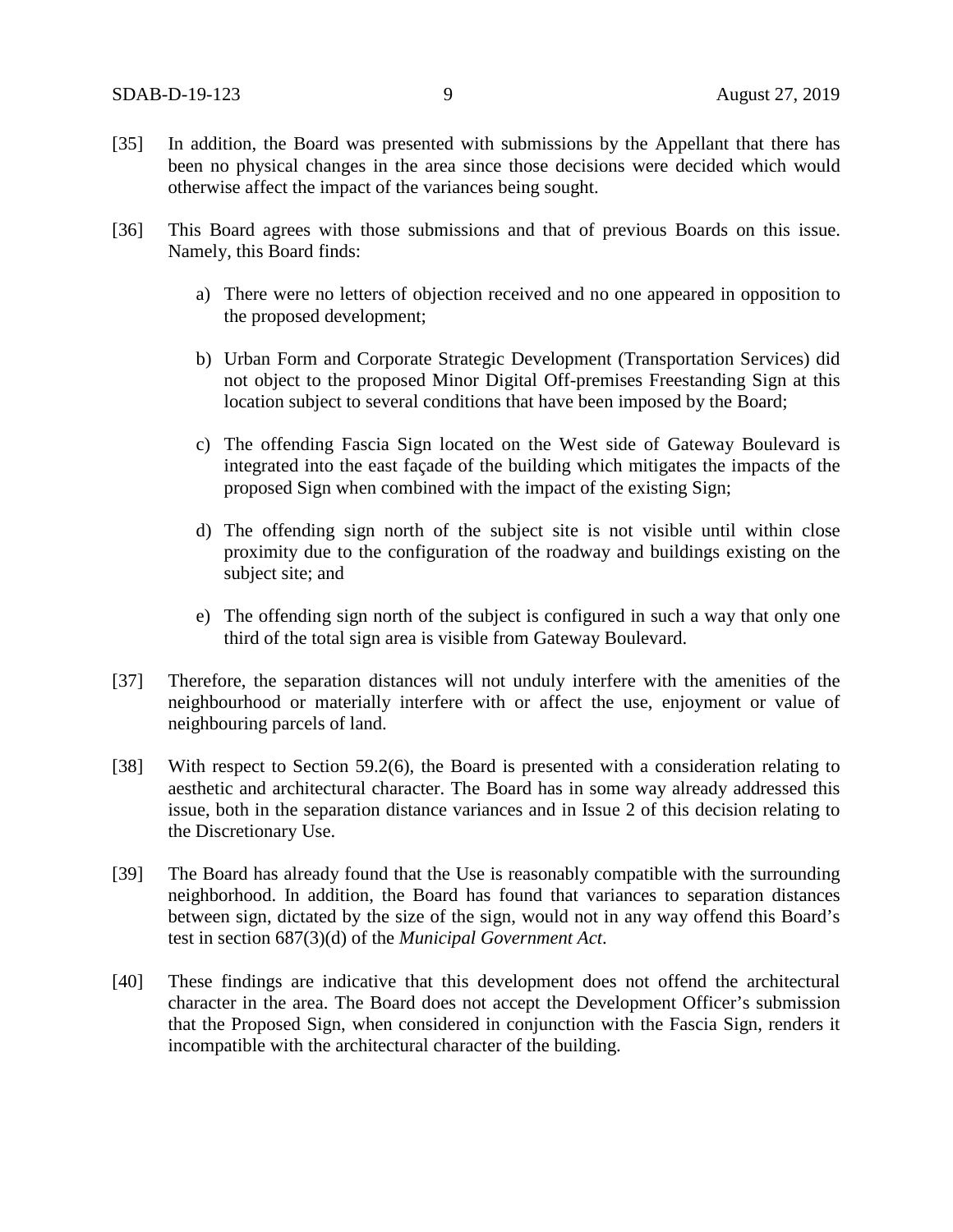#### SDAB-D-19-123 10 August 27, 2019

- [41] The Board comes to this conclusion because of the fact that when the Fascia Sign was placed on the building, it became part of the architectural character of the building. Therefore, to say that the Freestanding Digital Sign that is the subject of this appeal is inconsistent with the architectural character of the building would be an incorrect assertion. This instead suggests greater compatibility of the Digital Sign with the architectural character of the building.
- [42] For these reasons, the Board finds that a variance to Section 59.2(6) does not apply to this development.

#### **Conclusion**

[43] Based on the foregoing, the Board finds that Calgary Trail Land Use Study does not preclude the development, the proposed development with the conditions imposed is reasonably compatible with the neighbourhood, and is of the opinion that granting the required variances will not unduly interfere with the amenities of the neighbourhood nor materially interfere with or affect the use, enjoyment or value of neighbouring parcels of land.

 $ZHF$ 

Mr. R. Handa, Presiding Officer Subdivision and Development Appeal Board

Board members in attendance: Mr. M. Young, Mr. C. Buyze, Mr. D. Fleming, Mr. J. Kindrake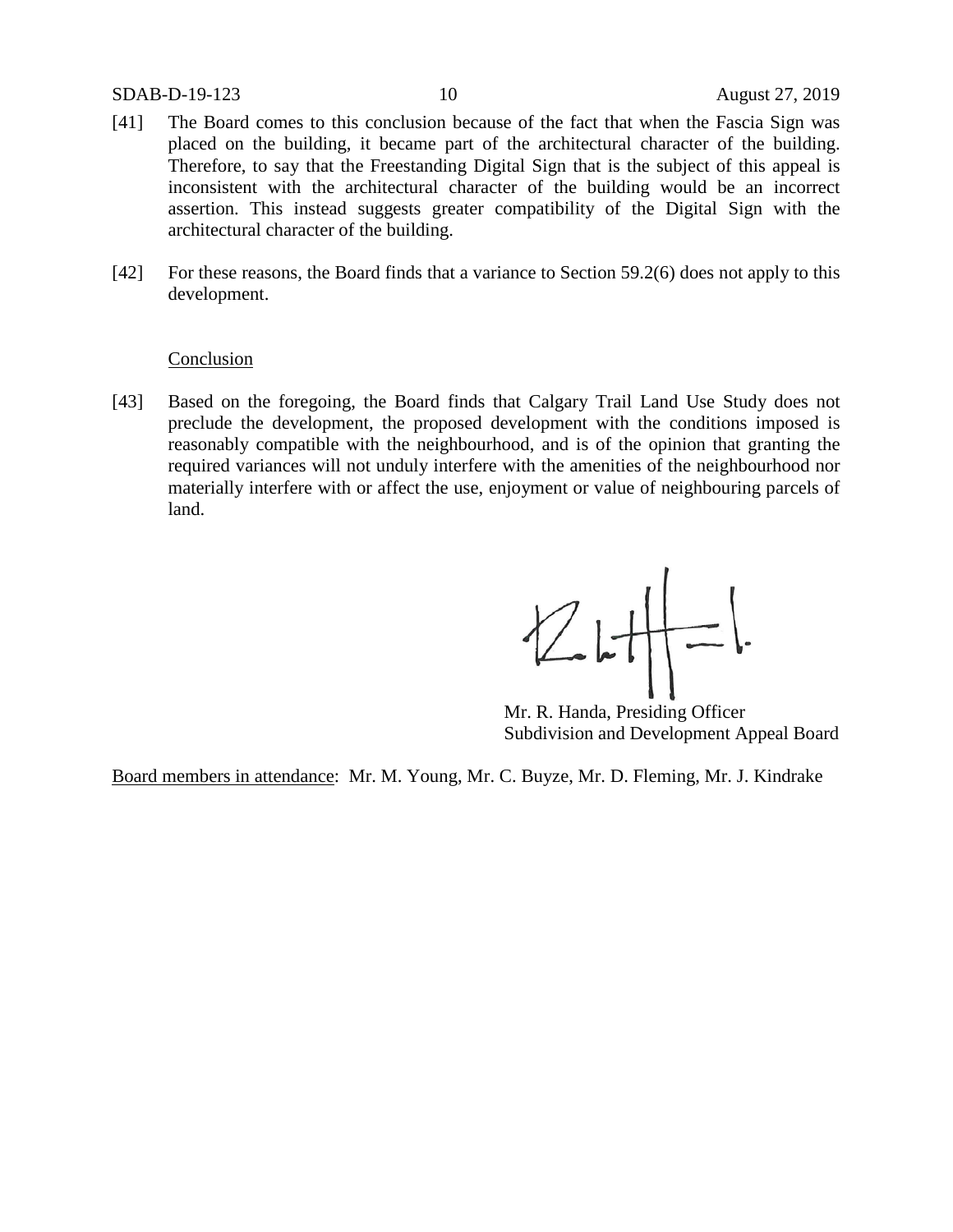#### **Important Information for the Applicant/Appellant**

- 1. This is not a Building Permit. A Building Permit must be obtained separately from the Sustainable Development Department, located on the 2nd Floor, Edmonton Tower, 10111 – 104 Avenue NW, Edmonton, AB T5J 0J4.
- 2. Obtaining a Development Permit does not relieve you from complying with:
	- a) the requirements of the *Edmonton Zoning Bylaw*, insofar as those requirements have not been relaxed or varied by a decision of the Subdivision and Development Appeal Board,
	- b) the requirements of the *Alberta Safety Codes Act*,
	- c) the *Alberta Regulation 204/207 – Safety Codes Act – Permit Regulation*,
	- d) the requirements of any other appropriate federal, provincial or municipal legislation,
	- e) the conditions of any caveat, covenant, easement or other instrument affecting a building or land.
- 3. When an application for a Development Permit has been approved by the Subdivision and Development Appeal Board, it shall not be valid unless and until any conditions of approval, save those of a continuing nature, have been fulfilled.
- 4. A Development Permit will expire in accordance to the provisions of Section 22 of the *Edmonton Zoning Bylaw, Bylaw 12800*, as amended.
- 5. This decision may be appealed to the Alberta Court of Appeal on a question of law or jurisdiction under Section 688 of the *Municipal Government Act*, RSA 2000, c M-26. If the Subdivision and Development Appeal Board is served with notice of an application for leave to appeal its decision, such notice shall operate to suspend the Development Permit.
- 6. When a decision on a Development Permit application has been rendered by the Subdivision and Development Appeal Board, the enforcement of that decision is carried out by the Sustainable Development Department, located on the 2nd Floor, Edmonton Tower, 10111 – 104 Avenue NW, Edmonton, AB T5J 0J4.

*NOTE: The City of Edmonton does not conduct independent environmental checks of land within the City. If you are concerned about the stability of this property for any purpose, you should conduct your own tests and reviews. The City of Edmonton, when issuing a development permit, makes no representations and offers no warranties as to the suitability of the property for any purpose or as to the presence or absence of any environmental contaminants on the property.*